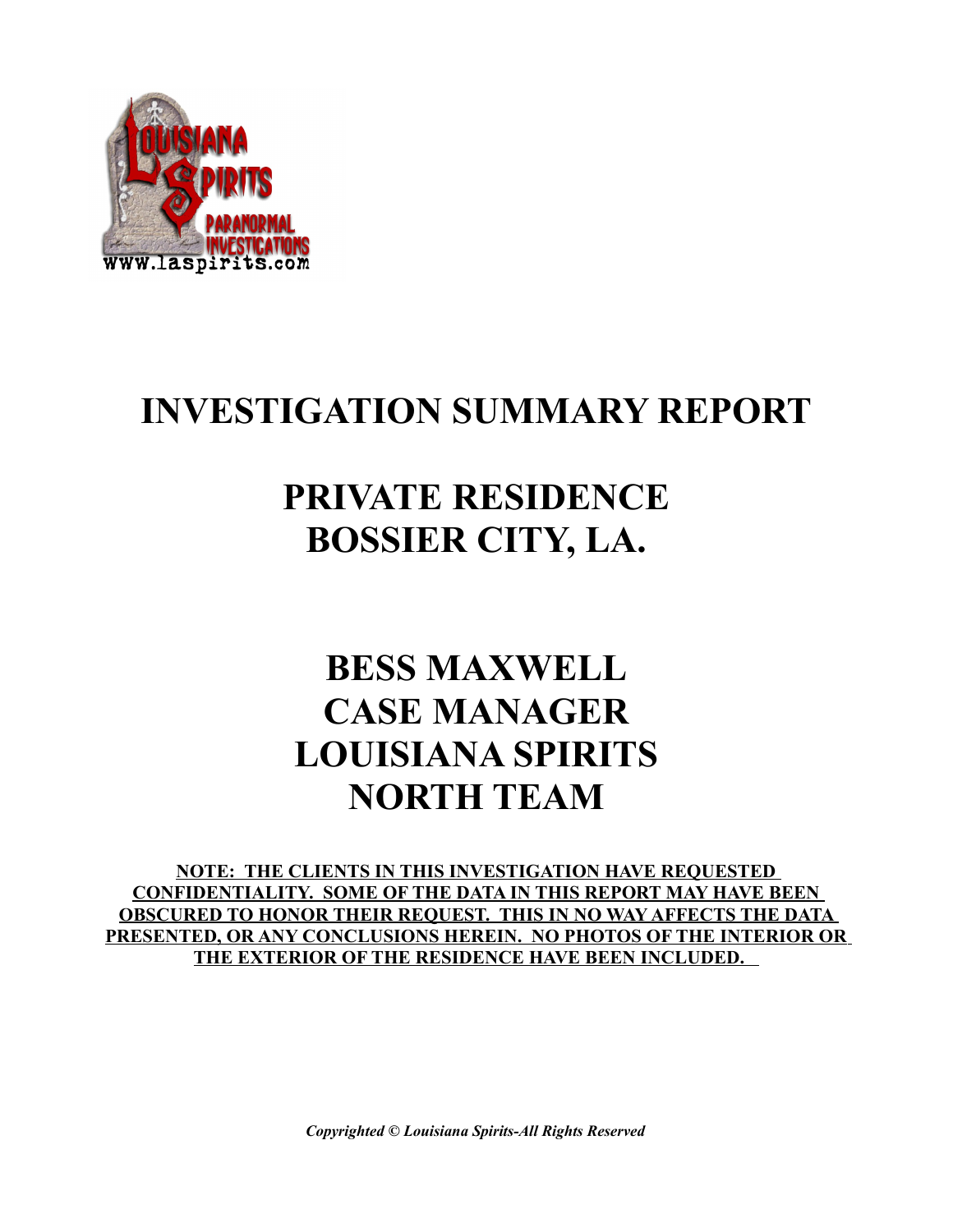# **HISTORY**

This home is a single story brick home, constructed in about the 1950's, estimated. The home is occupied by a couple with 3 younger children. The current clients have lived in the home for several years, and its prior history is unknown.

### **EXPERIENCES**

Activity has begun in the home only recently, after a decision to move to a larger home had been made. The majority of the activity seems to be about objects being moved and, sometimes, stacked. This happens when no one is the the area to have done the moving, and the objects are often left in illogical locations. Both the mother and the two sons seem to have a certain degree of psychic sensitivity. Both boys began to have dreams of their deceased grandfather. At times, there seems to be a feeling of unseen presence or presences.

## **INVESTIGATION**

#### DATE OF INVESTIGATION: April 17<sup>th</sup>, 2015

#### PARTICIPANTS: BESS MAXWELL, CONNIE WILLIAMSON, AND KIRK CORMIER

EQUIPMENT: Digital Cameras, Infrared cameras and DVR system, Digital audio recorders, Ion Counters, P-SB7 Spirit Box, Infra-sound detection equipment, Digital thermometers, REM-Pod, Various EMF meters including Tri-Fields, Motion detectors including geophone and laser grid systems, and Ovilus interactive voice communications devices

INVESTIGATION: At the time and places tested, no anomalous photos were taken. No data was noted on video. Nothing unusual was detected by geophone. No high EMF fields were noted inside the home, except by appliances or electrical devices. The normal fields are not believed to be a problem, as the range is very limited.

 No anomalous hot spots or cold spots were noted. No anomalous motions were noted. No standard digital EVP voices were recorded. No EVP clips were noted using the P-SB7, as an added energy source. No excessive positive ion counts were noted. No infrasound, nor standing waves of such, were detected at times of testing, in the areas tested.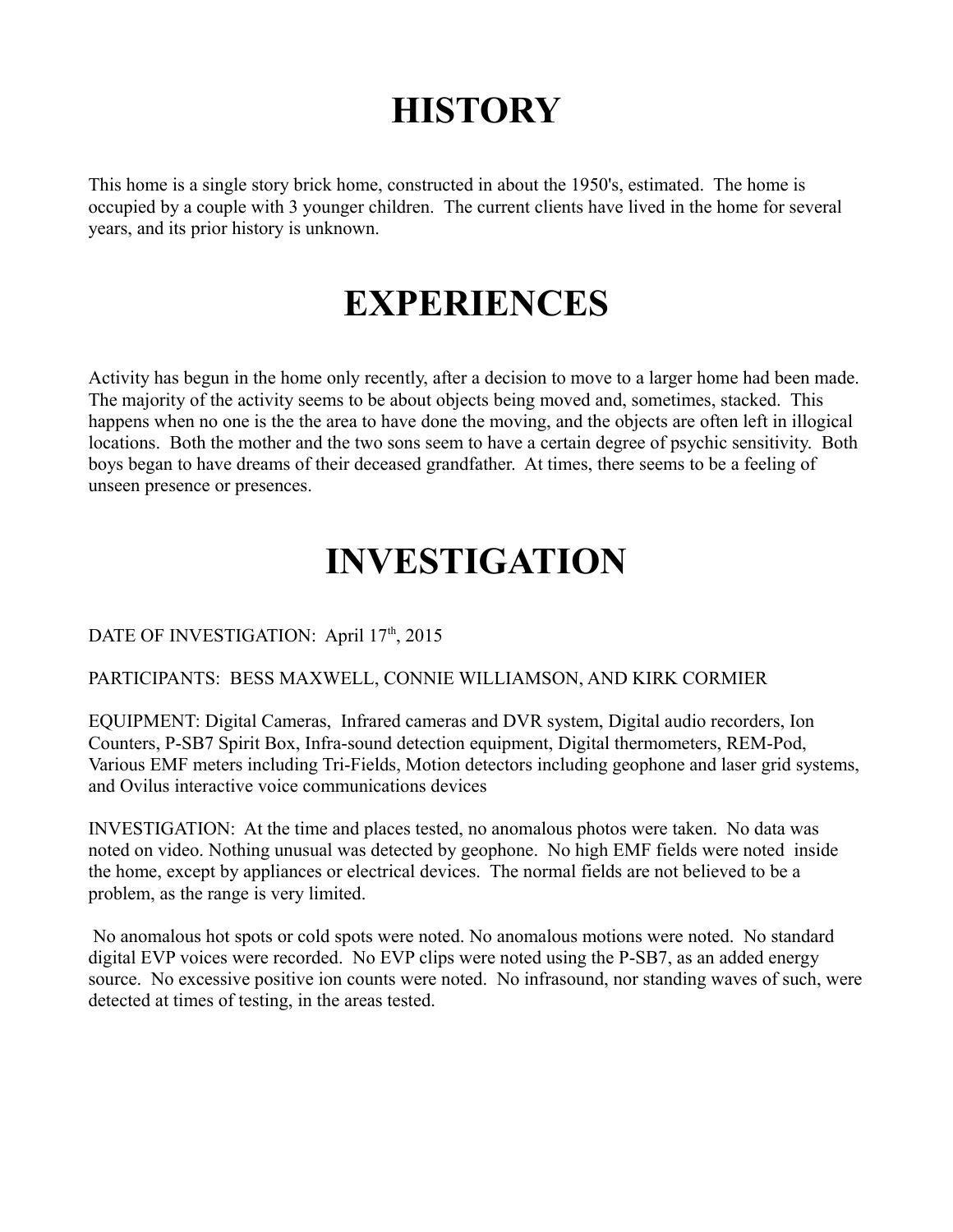### **AUDIO THE MODEL P-SB7 SPIRIT BOX**

**This device utilizes a milli-second adjustable forward or reverse sweep technique coupled with a white noise distribution between frequency steps. This is designed to add ambient sound energy for the production of real time EVP, allowing for instant feedback in communications attempts. See item 16 in "General Parameters of the EVP Phenomenon".** 

#### **NO AUDIO WAS NOTED FROM THE P-SB7**

#### **STANDARD EVP NO STANDARD EVP WAS NOTED**

**END**